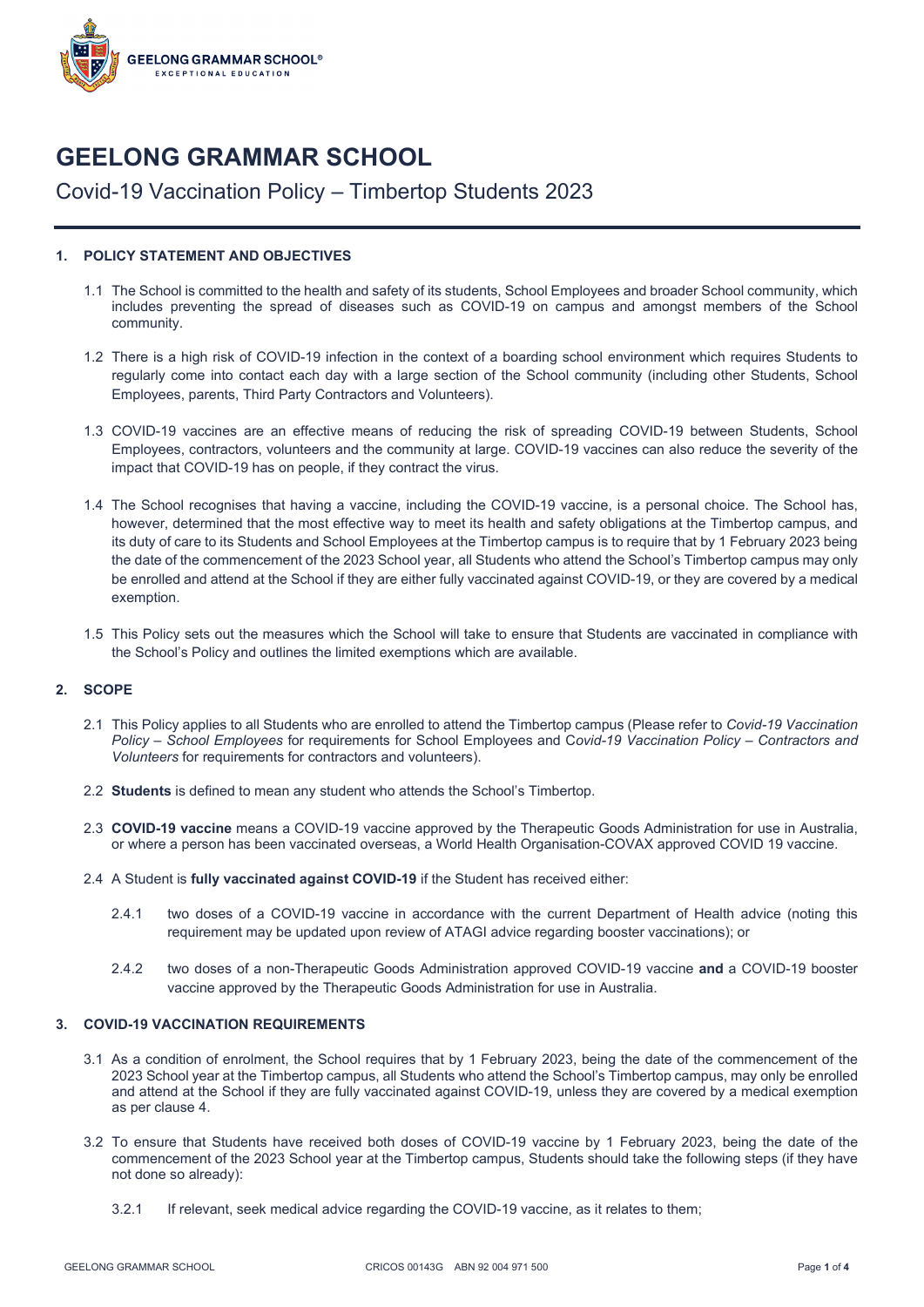

- 3.2.2 If Students do not fall within one of the medical exemptions outlined below, make appointments to receive a first and second dose of the COVID-19 vaccine;
- 3.2.3 Where Students fall within one of the medical exemptions outlined below, obtain a medical exemption certificate;
- 3.2.4 When Students receive their first and second COVID-19 vaccine dose, ensure they keep a record of these on their mobile phone, or otherwise carry a copy of the Vaccination Certificate, particularly if Students travel to offsite venues who require confirmation of vaccination status; and
- 3.2.5 Provide the School with confirmation that the Student has received both doses of their COVID-19 vaccine together with a copy of the Student's Vaccination Certificate by email to [timbertopvaccinations@ggs.vic.edu.au.](mailto:timbertopvaccinations@ggs.vic.edu.au)
- 3.3 Students can access COVID-19 vaccines at various locations including vaccination hubs, roving clinics, general practices, some pharmacies. The dedicated COVID-19 Vaccine Helpline 1800 020 080 can answer any questions Students may have about vaccination and can provide assistance to book a vaccination appointment. Vaccines are free, and do not require a Medicare card to make an appointment or receive the vaccination.

#### **4. MEDICAL EXEMPTIONS FROM COVID-19 VACCINATION REQUIREMENTS**

- 4.1 The School recognises the following medical exemptions to the administration of a COVID-19 vaccine:
	- 4.1.1 anaphylaxis after a previous dose;
	- 4.1.2 anaphylaxis to any component of the vaccine, including polysorbate or polyethylene glycol;
	- 4.1.3 in relation to AstraZeneca:
		- 4.1.3.1 history of capillary leak syndrome; or
		- 4.1.3.2 thrombosis with thrombocytopenia occurring after a previous dose;
	- 4.1.4 in relation to Comirnaty or Spikevax:
		- 4.1.4.1 myocarditis or pericarditis attributed to a previous dose of either Comirnaty or Spikevax; or
		- 4.1.4.2 the occurrence of any other serious adverse event that has:
			- 4.1.4.2.1 been attributed to a previous dose of a COVID-19 vaccine by an experienced immunisation provider or medical specialist (and not attributed to any another identifiable cause); and
			- 4.1.4.2.2 been reported to State adverse event programs and/or the Therapeutic Goods Administration; or
	- 4.1.5 certification from a registered medical practitioner that a person is unable to receive a dose, or a further dose, of a COVID-19 vaccine due to an acute medical illness.
- 4.2 If a Student has a medical exemption, they should provide the School with a medical certificate from an Australian Health Practitioner Regulation Agency registered medical practitioner:
	- 4.2.1 certifying that the Student is unable to receive a COVID-19 vaccination because they have a medical exemption;
	- 4.2.2 identifying the relevant medical exemption;
	- 4.2.3 indicating whether the medical exemption will permanently or temporarily prevent COVID-19 vaccination; and
	- 4.2.4 if the medical exemption only temporarily prevents a COVID-19 vaccination, specifying when the Student may be able to receive the COVID-19 vaccination.
- 4.3 The medical exemption should be provided in writing and sent by email to [timbertopvaccinations@ggs.vic.edu.au](mailto:timbertopvaccinations@ggs.vic.edu.au) at the earliest opportunity and no later than **1 September 2022**.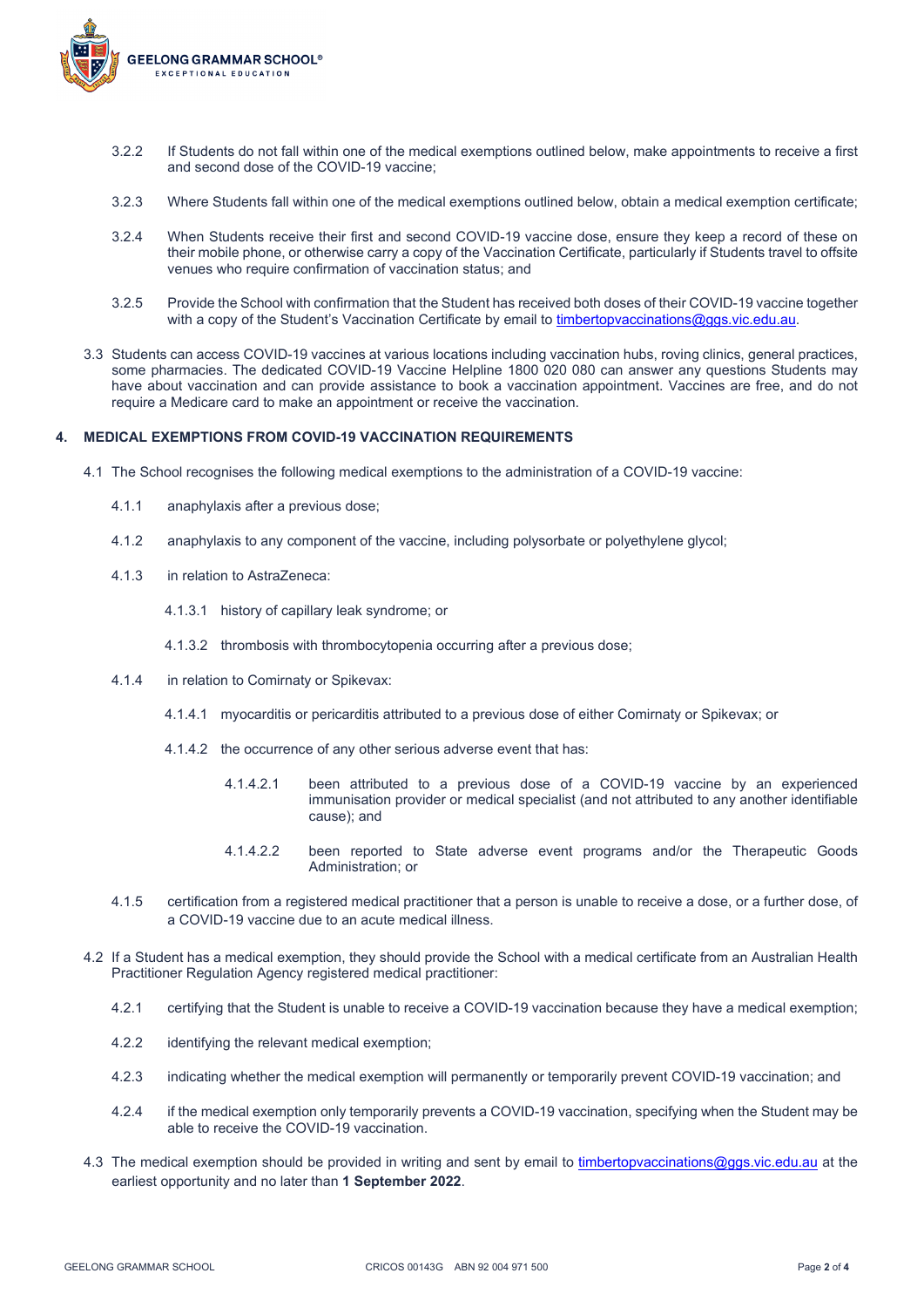

- 4.4 If a registered medical practitioner certifies that a Student has a temporary medical exemption, which makes them unable to receive the COVID-19 vaccine, any exemption based on this only applies for the period specified in the medical certificate provided by the medical practitioner. If the medical reason continues beyond that period, the Student must provide a new medical certificate from their doctor, regarding the medical exemption.
- 4.5 A Student with a medical exemption can attend on campus but will be required to enter into a **COVID-19 Management Plan** (a **Plan**). The Plan must be discussed and formulated in conjunction with the Student's treating medical practitioner and a member of the Health Centre or nurse on the relevant campus in order to mitigate risks. Once prepared, the Plan will require the approval of the School's Senior Medical Officer. The Student, the subject of the Plan, will be monitored for compliance with the Plan and the Plan will be the subject of immediate review should the Student's circumstances relevant to the medical exemption change or otherwise, the Plan will be reviewed at the commencement of each School Term. The Plan will be developed specific to the Student's circumstances and may include required daily mask wearing, regular COVID-19 PCR testing and rapid antigen testing.

## **5. UN-VACCINATED STUDENTS WITHOUT AN EXEMPTION**

- 5.1 At 1 February 2023, being the date of the commencement of the 2023 School year at the Timbertop campus, if the School does not hold vaccination details or a medical exemption for a Student, the Student may not be enrolled at the School.
- 5.2 If a Student cannot comply with this Policy because they are un-vaccinated without a medical exemption, the Student will be required to withdraw from the School. This Policy does not contain an exemption for a Student who objects to the COVID-19 vaccination on personal, political or religious grounds
- 5.3 The School will waive the one Term's notice requirement in the School's current Conditions of Entry for any Student who wishes to withdraw from the School prior to the commencement of Term 2, 2022 pursuant to the operation of this Policy.

#### **6. NEW STUDENTS**

- 6.1 Students enrolled at the School after this Policy is implemented will also be required to comply with the COVID-19 vaccination requirements. These requirements must be met before the Student commences at the School.
- 6.2 Vaccination information is collected by the Admissions Team during the enrolment process. Enrolment offers for the Timbertop campus will be subject to the Student being required to meet the terms of this Policy and in particular, clause 3.1. If a future Student has a medical exemption from complying with this Policy they must promptly notify the Admissions Team by email t[o admissions@ggs.vic.edu.au](mailto:admissions@ggs.vic.edu.au)

#### **7. POLICY LIMITATIONS**

7.1 The School reserves the right to amend, replace or terminate this Policy from time to time.

#### **8. RELATED DOCUMENTS**

- 8.1 Geelong Grammar School Privacy Policy
- 8.2 COVID-19 Vaccine Medical Contraindication Form (this can be obtained from your General Practitioner)
- 8.3 Links

**[Are COVID-19 vaccines safe?](https://www.health.gov.au/initiatives-and-programs/covid-19-vaccines/learn-about-covid-19-vaccines/are-covid-19-vaccines-safe)**

#### **[Australian Immunisation Register](https://www.servicesaustralia.gov.au/individuals/services/medicare/australian-immunisation-register)**

#### **[COVID-19 vaccine information in your language](https://www.health.gov.au/initiatives-and-programs/covid-19-vaccines/covid-19-vaccine-information-in-your-language)**

**9. Definitions**

| the School              | means Geelong Grammar School including its registered boarding premises                                                                                                                                                                         |
|-------------------------|-------------------------------------------------------------------------------------------------------------------------------------------------------------------------------------------------------------------------------------------------|
| <b>School Employee</b>  | means, for the purposes of this Policy, any person employed to work in a school (including<br>teaching staff, early childhood educators, educational support staff, operational staff, student<br>teachers and directly employed casual staff). |
| <b>School Executive</b> | means the Principal, Vice Principal, Director of Operations and Shared Services and Director<br>of Safeguarding and Legal Services                                                                                                              |